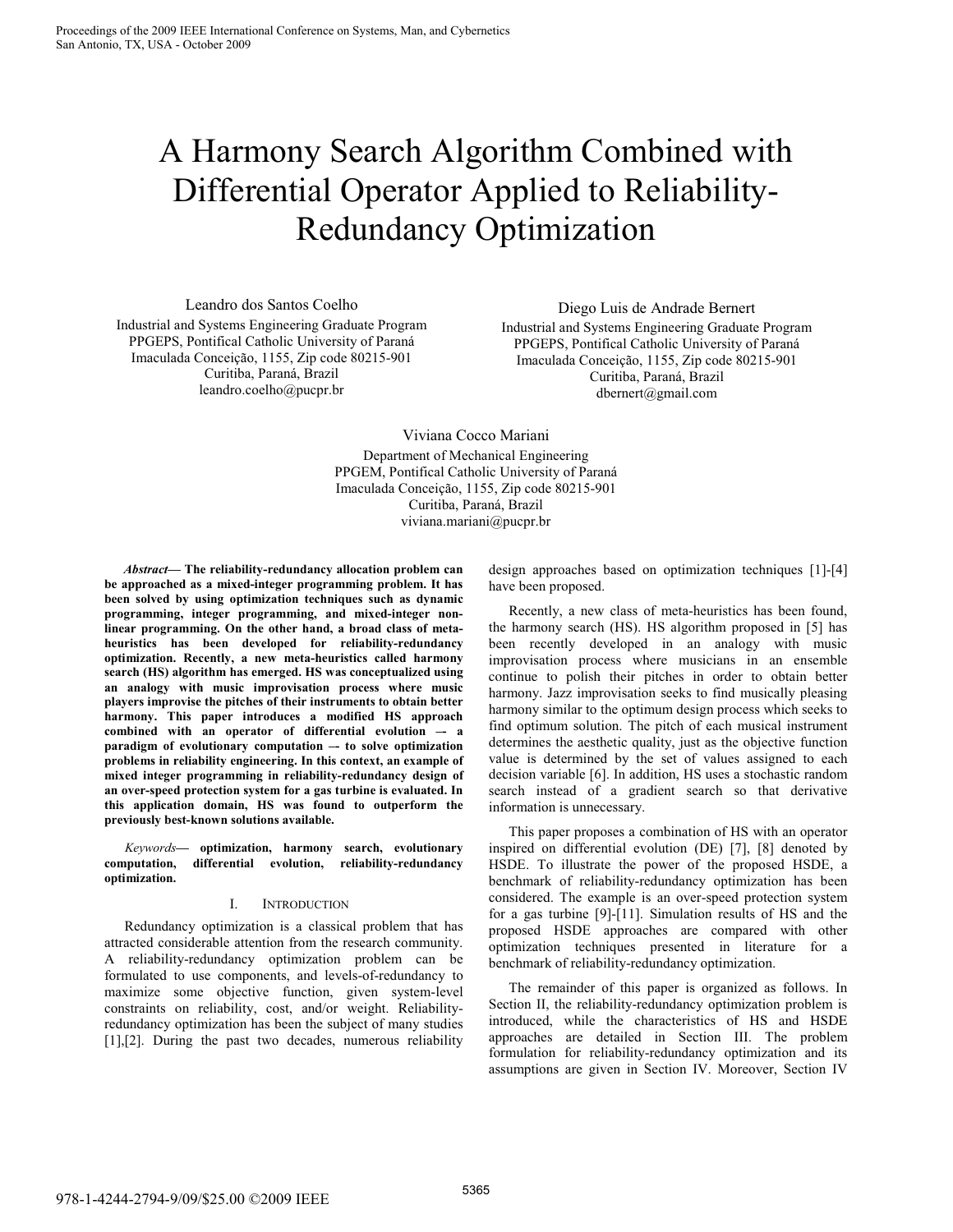also presents the simulation results for a benchmark of reliability-redundancy optimization. Finally, the conclusion and further research are discussed in Section V.

## II. FUNDAMENTALS OF RELIABILITY-REDUNDANCY **OPTIMIZATION**

In this work, the reliability-redundancy allocation problem of maximizing the system reliability subject to constraints can be formulated as

$$
\text{Maximize} \quad R_s = f(\mathbf{r}, \mathbf{n}) \,, \tag{1}
$$

subject to 
$$
g(r,n) \le l
$$
 (2)  
  $0 \le r_i \le 1$ ,  $r_i \in \mathfrak{R}$ ,  $n_i \in Z^+$ ,  $1 \le i \le m$ .

where  $R_s$  is the reliability of system,  $g$  is the set of constraint functions usually associated with system weight, volume and cost,  $\mathbf{r} = (r_1, r_2, r_3, \dots, r_m)$  is the vector of the component reliabilities for the system,  $\mathbf{n} = (n_1, n_2, n_3, \dots, n_m)$  is the vector of the redundancy allocation for the system; *ri* and *ni* are the reliability and the number of components in the *i*th subsystem respectively;  $f(\cdot)$  is the objective function for the overall system reliability; and *l* is the resource limitation; and *m* is the number of subsystems in the system. Our goal is to determine the number of components, and the components' reliability in each system so as to maximize the overall system reliability. The problem belongs to the category of constrained nonlinear mixed-integer optimization problems. The benchmark of reliability-redundancy optimization evaluated in this paper is formulated, which are and it is outlined below.

## *A. Over-speed protection system for a gas turbine*

The benchmark considered is an over-speed protection system for a gas turbine [9]-[11]. Over-speed detection is continuously provided by the electrical and mechanical systems. When an over-speed occurs, it is necessary to cut off the fuel supply using control valves [9].

This problem is formulated as the following mixed-integer nonlinear programming problem, i.e., the problem can be stated as

Maximize 
$$
f(\mathbf{r}, \mathbf{n}) = \prod_{i=1}^{m} \Big[ 1 - (1 - r_i)^{n_i} \Big],
$$
 (3)

subject to

$$
g_1(\mathbf{r}, \mathbf{n}) = \sum_{i=1}^{m} v_i \cdot n_i^2 \le V \tag{4}
$$

$$
g_2(r, n) = \sum_{i=1}^{m} C(r_i) \cdot \left[ n_i + e^{0.25 \cdot n_i} \right] \le C \tag{5}
$$

$$
g_3(r, n) = \sum_{i=1}^{m} w_i \cdot n_i \cdot e^{0.25 \cdot n_i} \le W \tag{6}
$$

where  $1 \le n_i \le 10$ ,  $n_i \in \mathbb{Z}^+$ , where  $\mathbb{Z}^+$  is the space discrete of positive integers,  $0.5 \le r_i \le 1\times10^{-6}$ ,  $r_i \in \Re$ ;  $v_i$  is the volume of

each component in subsystem *i*; *V* is the upper limit on the sum of the subsystems' products of volume and weight; *C* is the upper limit on the system cost;  $C(r_i) = \alpha_i \cdot \left[-T/\ln(r_i)\right]^{\beta_i}$ is the cost of each component with reliability  $r_i$  at subsystem  $i$ ; *T* is the operating time during which the component must not fail; and  $W$  is the upper limit on the weight of the system. The input parameters of the over-speed protection system for a gas turbine are shown in Table I.

|       |                                      | TARLE I |     |                 |               |      |
|-------|--------------------------------------|---------|-----|-----------------|---------------|------|
|       | DATA OF OVER-SPEED PROTECTION SYSTEM |         |     |                 |               |      |
| Stage | $10^3 \cdot \alpha_i$                |         |     |                 |               |      |
|       |                                      |         | 250 | $\Delta \Omega$ | $\epsilon$ 00 | 1000 |

| Stage $10^3 \cdot \alpha_i$ $\beta_i$ $v_i$ $w_i$ $V$ C $W$ T |            |  |  |  |
|---------------------------------------------------------------|------------|--|--|--|
| 1 1.0 1.5 1 6 250 400 500 1000 h                              |            |  |  |  |
| 2.3 1.5 2                                                     |            |  |  |  |
| $0.3$ 1.5 3                                                   |            |  |  |  |
| 2.3                                                           | $1.5 \t 2$ |  |  |  |

#### III. OPTIMIZATION ALGORITHM

This section describes the proposed HSDE harmony search algorithm. First, a brief overview of the HS is provided, and finally the modification procedures of the proposed HSDE algorithm are presented.

## *A. Harmony search algorithm*

Recently, Geem *et al*. [5] proposed a new HS metaheuristic algorithm that was inspired by musical process of searching for a perfect state of harmony. The harmony in music is analogous to the optimization solution vector, and the musician's improvisations are analogous to local and global search schemes in optimization techniques [12]. The HS algorithm does not require initial values for the decision variables. Furthermore, instead of a gradient search, the HS algorithm uses a stochastic random search that is based on the harmony memory considering rate and the pitch adjusting rate so that derivative information is unnecessary. Compared to earlier meta-heuristic optimization algorithms, the HS algorithm imposes fewer mathematical requirements and can be easily adopted for various types of engineering optimization problems [6].

In the HS algorithm, musical performances seek a perfect state of harmony determined by aesthetic estimation, as the optimization algorithms seek a best state (i.e. global optimum) determined by objective function value.

The optimization procedure of the HS algorithm consists of following steps [13]:

*Step 1. Initialize the optimization problem and HS algorithm parameters.* First, the optimization problem is specified as follows:

Minimize  $f(x)$  subject to  $x_i \in X_i$ ,  $i = 1,..., N$ 

where  $f(x)$  is the objective function, x is the set of each decision variable  $(x_i)$ ;  $X_i$  is the set of the possible range of values for each design variable (continuous design variables), that is,  $x_{i, lower} \leq X_i \leq x_{i,upper}$ , where  $x_{i,lower}$  and  $x_{i,upper}$  are the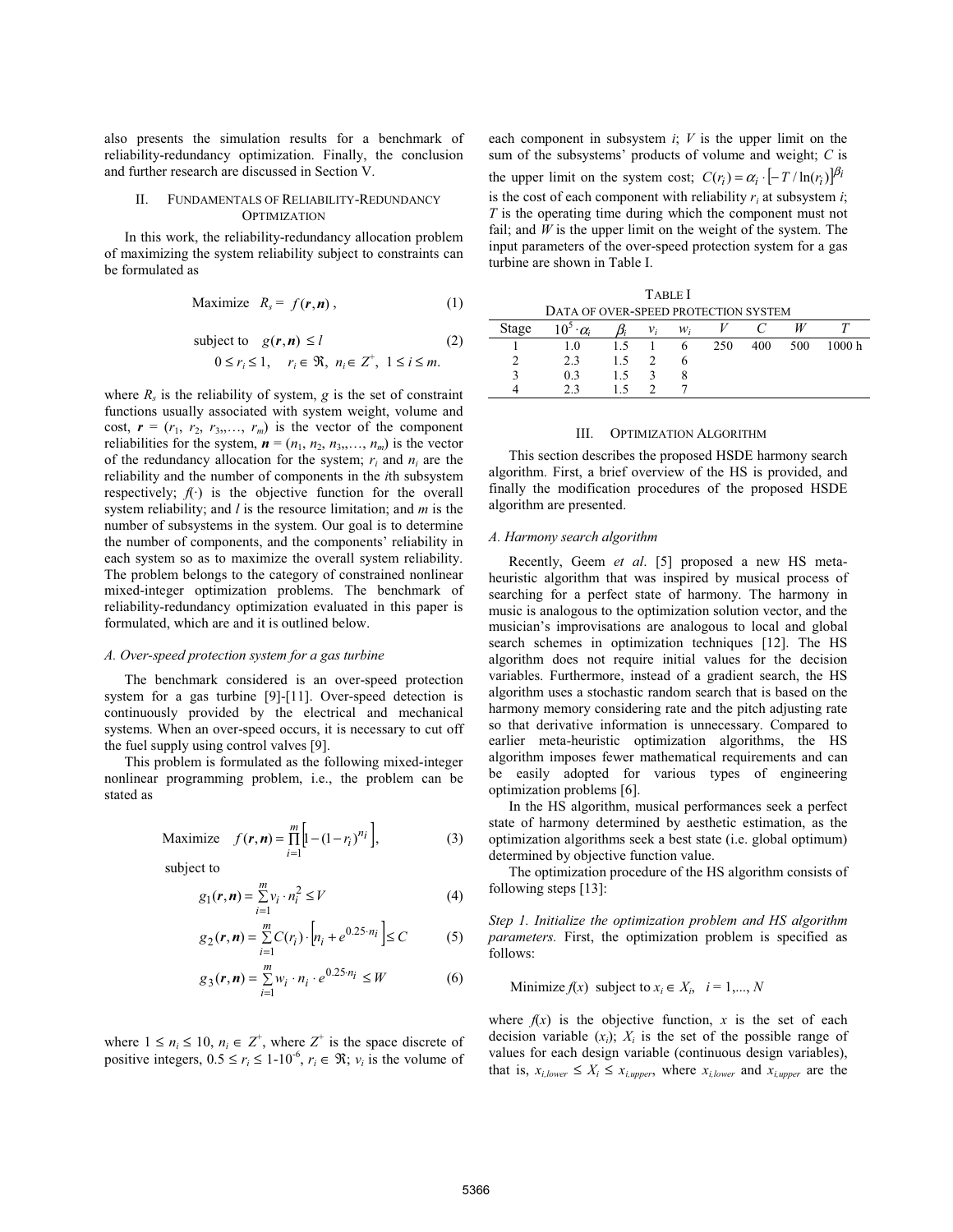lower and upper bounds for each decision variable; and *N* is the number of design variables. In this context, the HS algorithm parameters that are required to solve the optimization problem are also specified in this step. The number of solution vectors in harmony memory (HMS) that is the size of the harmony memory matrix, harmony memory considering rate (HMCR), pitch adjusting rate (PAR), and the maximum number of searches (stopping criterion) are selected in this step. Here, HMCR and PAR are parameters that are used to improve the solution vector. Both are defined in *Step 3*.

*Step 2*. *Initialize the harmony memory.* The harmony memory (HM) is a memory location where all the solution vectors (sets of decision variables) are stored. In Step 2, the HM matrix, shown in Eq. (7), is filled with randomly generated solution vectors using uniform distribution, where

$$
HM = \begin{bmatrix} x_1^1 & x_2^1 & \cdots & x_{N-1}^1 & x_N^1 \\ x_1^2 & x_2^2 & \cdots & x_{N-1}^2 & x_N^2 \\ \vdots & \vdots & \vdots & \vdots & \vdots \\ x_1^{\text{HMS-1}} & x_2^{\text{HMS-1}} & \cdots & x_{N-1}^{\text{HMS-1}} & x_N^{\text{HMS-1}} \\ x_1^{\text{HMS}} & x_2^{\text{HMS}} & \cdots & x_{N-1}^{\text{MMS}} & x_N^{\text{HMS}} \end{bmatrix} . \quad (7)
$$

*Step 3. Improvise a new harmony from the HM*. A new harmony vector,  $x' = (x_1, x_2, ..., x_N)$ , is generated based on three rules: i) memory consideration, ii) pitch adjustment, and iii) random selection. The generation of a new harmony is called 'improvisation'.

In the memory consideration, the value of the first decision variable  $(x_1)$  for the new vector is chosen from any value in the specified HM range  $\left(x_1 - x_1^{HMS}\right)$ . Values of the other decision variables  $(x_2, ..., x_N)$  are chosen in the same manner. The HMCR, which varies between 0 and 1, is the rate of choosing one value from the historical values stored in the HM, while (1 - HMCR) is the rate of randomly selecting one value from the possible range of values.

$$
x_i \leftarrow \begin{cases} x_i \in \begin{cases} x_i & \text{HMS} \\ x_i \in X_i & \text{withprobability (1-HMCR)} \end{cases} \end{cases}
$$

After, every component obtained by the memory consideration is examined to determine whether it should be pitch-adjusted. This operation uses the PAR parameter, which is the rate of pitch adjustment as follows:

Pitchadjustingdecision for 
$$
x_i \leftarrow \begin{cases} Yes & \text{withprobability } PAR \\ No & \text{withprobability } (1-PAR). \end{cases}
$$
 (9)

The value of (1 - PAR) sets the rate of doing nothing. If the pitch adjustment decision for  $x_i$  is Yes,  $x_i$  is replaced as follows:

$$
x_i \leftarrow x_i \pm r \cdot bw,\tag{10}
$$

where *bw* is an arbitrary distance bandwidth, *r* is a random number generated using uniform distribution between 0 and 1.

In *Step 3*, HM consideration, pitch adjustment or random selection is applied to each variable of the new harmony vector in turn.

*Step 4. Update the HM*. If the new harmony vector,  $x' = (x_1, x_2, \dots, x_N)$  is better than the worst harmony in the HM, judged in terms of the objective function value, *F*, the new harmony is included in the HM and the existing worst harmony is excluded from the HM.

*Step 5.* Repeat *Steps 3* and *4* until the stopping criterion has been satisfied, usually a sufficiently good objective function or a maximum number of iterations (generations),  $t_{\text{max}}$ . Maximum number of iterations criterion is adopted in this work.

# *B. Proposed HSDE algorithm*

Differential evolution is a population-based stochastic function minimizer (or maximizer) relating to evolutionary algorithms, whose simple yet powerful and straightforward features make it very attractive for numerical optimization [14].

The fundamental idea behind differential evolution is a scheme whereby it generates the trial parameter vectors. In each step, the differential evolution mutates vectors by adding weighted, random vector differentials to them. If the cost of the trial vector is better than that of the target, the target vector is replaced by the trial vector in the next generation.

Inspired by mutation operation of classical differential evolution approach, in the HSDE algorithm, the equation (10) is modified for

$$
x_i \leftarrow x_i \pm \alpha \cdot r \cdot bw \cdot (x_{p_1}^{'} - x_{p_2}^{'} ) \tag{11}
$$

where  $p_1$  and  $p_2$  are mutually different integers and also different from the running index, *i*, randomly selected with uniform distribution from the set  $\{1, 2, \dots, i-1, i+1, \dots, \text{HMS}\}\$ . In the HSDE, the operation *r*⋅*bw* represents the mutation factor of classical differential evolution algorithm. In this work, it is adopted  $\alpha = 50$ .

#### IV. SIMULATION RESULTS

Each individual of a population in tested HS and HSDE approaches uses the variables vectors *n* and *r*, where the boundaries are given in Section 2. During the evolution process, the integer variables  $n_i$  are treated as real variables;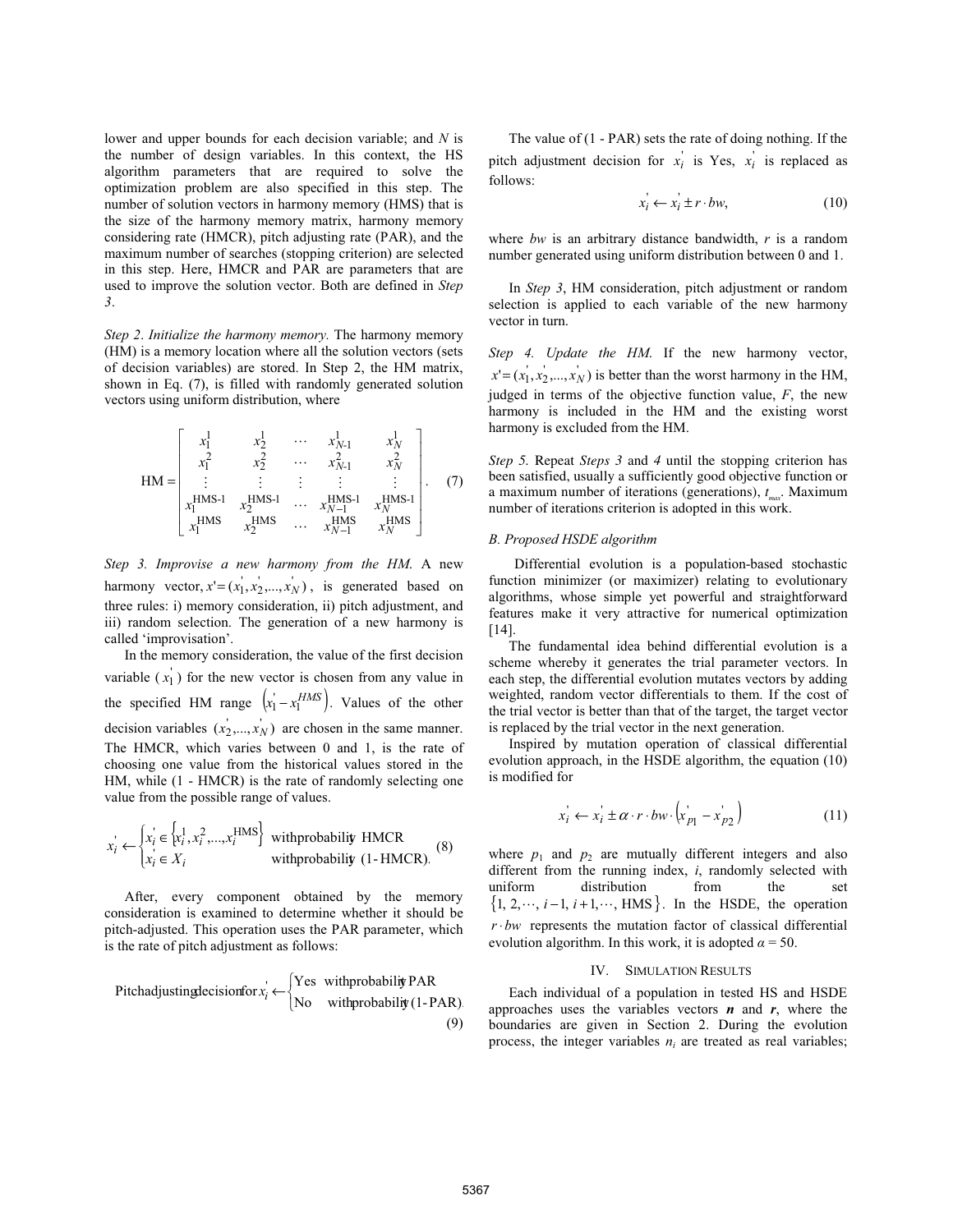and in evaluating the objective function, the real values are transformed to the nearest integer values.

Each optimization method was implemented in MATLAB (MathWorks). All the programs were run under Windows XP on a 3.2 GHz Pentium IV processor with 2 GB of random access memory. To eliminate stochastic discrepancy, in each case study, it was adopted 50 independent runs for each of the optimization methods involving 50 different initial trial solutions for each optimization method.

The total number of solution vectors in classical HS and HSDE, i.e., the HMS was 15 and  $t_{max} = 200$  generations. All tested HS approaches adopt 3,000 objective function evaluations in each run. Furthermore, the *bw*, HMCR and PAR were 0.01, 0.9 and 0.3, respectively, in tested HS approaches.

In this work, the penalty-based method proposed in [16] was used in HS and HSDE approaches for infeasible solutions (constraint violation). An approach is used to convert a constrained problem to an unconstrained one by modifying the search space. A penalty value is defined to take the constrained violation into account. The method proposed in [9] uses a procedure where the terms *l* are subtracted (maximization problem) from objective function  $f(\mathbf{r}, \mathbf{n})$ if  $g(r,n) > l$ .

Table II shows the results over 50 independent runs for the over-speed protection system. HSDE gives the best results, followed by the HS. By using the results in Table II, in terms of best  $f(\mathbf{r}, \mathbf{n})$  result, the solutions of HSDE are just slightly better than the solution found by HS for the over-speed protection system.

The best result obtained for the over-speed protection system using HSDE was 0.99995467, as shown in Table III. From Table IV, a best solution found by HSDE for the overspeed protection system is significantly better than that obtained by Chen [9], Dhingra [10], and Yokota *et al*. [11].

#### V. CONCLUSION

The HS is a music-inspired evolutionary algorithm, mimicking the improvisation process of music players [5]. The HS is simple in concept, few in parameters, and easy in implementation, with theoretical background of stochastic derivative [15].

Simulation results for a well-known benchmark problem in reliability-redundancy optimization presented in Tables II to IV reveal that HS and HSDE strategies demonstrate the effectiveness, efficiency, and robustness.

Literature results are available for evaluated optimization examples in Table IV. HSDE has a slight advantage in terms of solution quality (maximum  $f(r,n)$  value) over the other solvers.

In the future, formulation of HSDE including effect of diversity control mechanisms of HM should be investigated to deal with optimization problems in electrical power systems.

#### ACKNOWLEDGMENT

This work was supported by the National Council of Scientific and Technologic Development of Brazil — CNPq under Grants 568221/2008-7, 474408/2008-6, 302786/2008-2/PQ, and 309646/2006-5/PQ.

#### **REFERENCES**

- [1] W. Kuo and V. R. Prasad, "An annotated overview of system-reliability optimization," *IEEE Transactions on Reliability*, vol. 49, no. 2, pp. 176- 187, 2000.
- [2] W. Kuo, V. R. Prasad, F. Tillman and C. L. Hwang, *Optimization Reliability Design: Fundamentals and Applications*. Cambridge: Cambridge University Press, 2001.
- [3] W. Kuo and R. Wan, "Recent advances in optimal reliability allocation," *IEEE Transactions on Systems, Man, and Cybernetics – Part A: Systems and Humans*, vol. 37, no. 2, pp. 143-156, 2007.
- [4] M. Gen and Y. S. Yun, "Soft computing approach for reliability optimization: state-of-the-art survey," *Reliability Engineering and System Safety*, vol. 91, no. 9, pp. 1008-1026, 2006.
- [5] Z. W. Geem, J. H. Kim and G. V. Loganathan, "A new heuristic optimization algorithm: harmony search," *Simulation*, vol. 76, no. 2, pp. 60-68, 2001.
- [6] M. P. Saka, "Optimum design of steel sway frames to BS5950 using harmony search algorithm," *Journal of Constructional Steel Research*, vol. 65, no. 1, pp. 36-43, 2009.
- [7] R. Storn and K. V. Price, "Differential evolution: a simple and efficient adaptive scheme for global optimization over continuous spaces,' *Technical Report TR-95-012*, International Computer Science Institute, Berkeley, USA, 1995.
- [8] R. Storn and K. V. Price, "Differential evolution a simple and efficient heuristic for global optimization over continuous spaces," *Journal of Global Optimization*, vol. 11, no. 4, pp. 341-359, 1997.
- [9] T. C. Chen, "IAs based approach for reliability redundancy allocation problems," *Applied Mathematics and Computation*, vol. 182, no. 2, pp. 1556-1567, 2006.
- [10] A. K. Dhingra, "Optimal apportionment of reliability & redundancy in series systems under multiple objectives," *IEEE Transactions on Reliability*, vol. 41, no. 4, pp. 576-582, 1992.
- [11] T. Yokota, M. Gen and H. H. Li, "Genetic algorithm for nonlinear mixedinteger programming problems and it's application," *Computers and Industrial Engineering*, vol. 30, no. 4, pp. 905-917, 1996.
- [12] K. S. Lee and Z. W. Geem "A new meta-heuristic algorithm for continuous engineering optimization: harmony search theory and practice," *Computer Methods in Applied Mechanics and Engineering*, vol. 194, no. 36-38, pp. 3902-3933, 2005.
- [13] L. S. Coelho and D. L. A. Bernert, "An improved harmony search algorithm for synchronization of discrete-time chaotic systems," *Chaos, Solitons & Fractals*, vol. 41, no. 5, pp 2526-2532, 2009.
- [14] K. V. Price, R. M. Storn and J. A. Lampinen, *Differential Evolution: A Practical Approach to Global Optimization*, 1st Edition, Springer, Heidelberg, Germany, 2005.
- [15] Z. W. Geem, "Novel derivative of harmony search algorithm for discrete design variables," *Applied Mathematics and Computation*, vol. 199, no. 1, pp. 223-230, 2008.